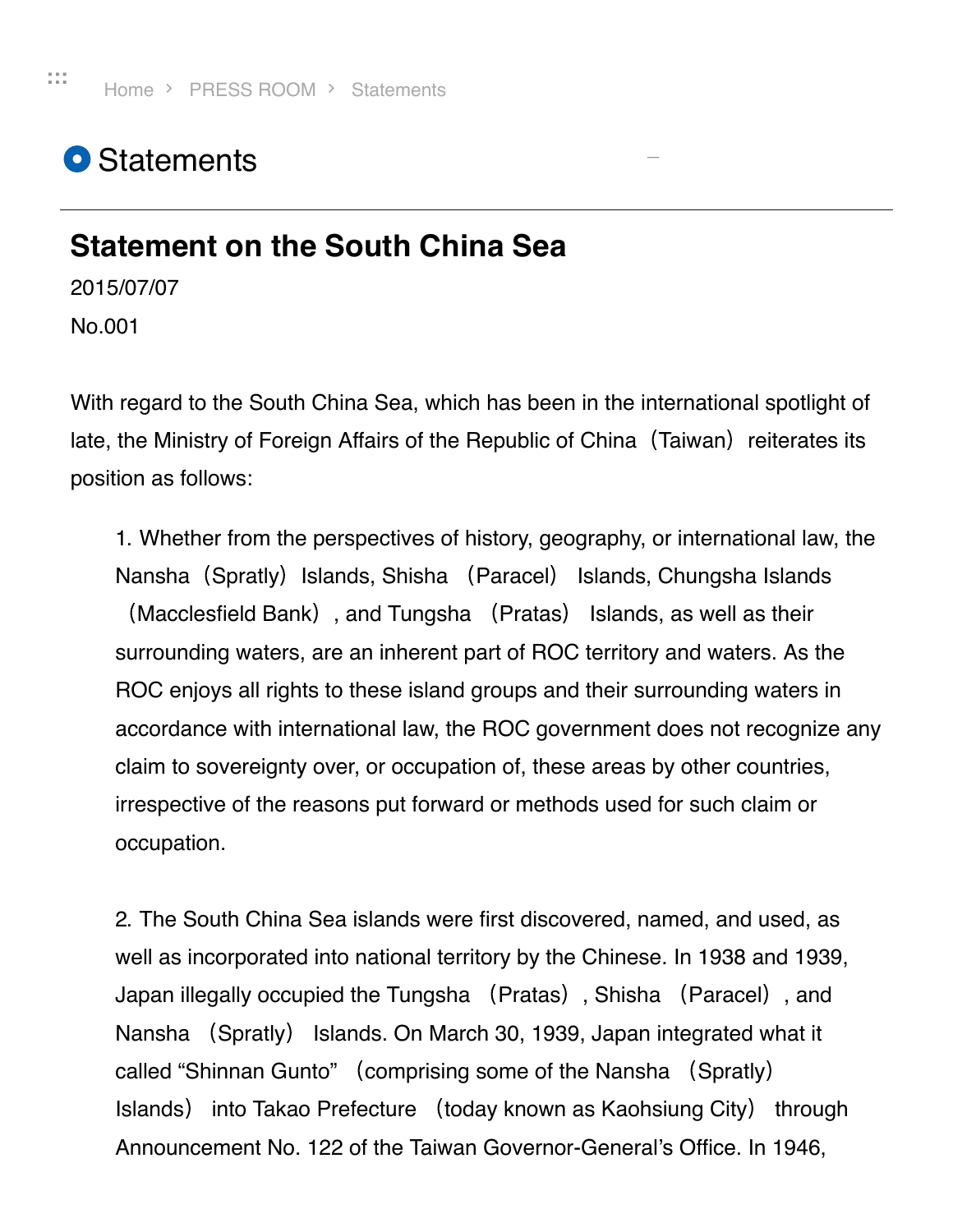following World War II, the ROC government reclaimed the Tungsha

(Pratas), Shisha (Paracel), and Nansha (Spratly) Islands, erecting stone markers on major islands and garrisoning some. In December 1947 it issued the revised names of the South China Sea islands and the Location Map of the South China Sea Islands, which delineate the scope of ROC territory and waters in the region. Furthermore, the San Francisco Peace Treaty, which entered into effect on April 28, 1952, as well as the Treaty of Peace between the ROC and Japan which was signed that same day, together with other international legal instruments, reconfirmed that the islands and reefs in the South China Sea occupied by Japan should be returned to the ROC. In the several decades since, the fact that the ROC owns and exercises effective control over these islands has been recognized by foreign governments and international organizations

3. Taiping Island (Itu Aba), the largest (0.5 square km) of the naturally formed Nansha (Spratly) Islands, has been garrisoned by ROC troops since 1956. In the same year, the ROC government established the Defense Zone of the Nansha (Spratly) Islands on Taiping Island (Itu Aba). In February 1990, by executive decree, the Executive Yuan (Cabinet) of the ROC put Taiping Island (Itu Aba) under the administrative jurisdiction of Qijin District of Kaohsiung City. For the past six decades, ROC military and civilian personnel have dwelled on Taiping Island (Itu Aba), conducting their respective missions while making use of and developing its natural resources. Taiping Island (Itu Aba) has groundwater wells, natural vegetation, and phosphate ore and fishery resources. Moreover, personnel stationed on the island cultivate vegetables and fruit and rear livestock. In 1959, personnel built the Guan Yin Temple, dedicated to the Bodhisattva of Compassion. From legal, economic, and geographic perspectives, Taiping Island (Itu Aba) indisputably qualifies as an "island" according to the specifications of Article 121 of the United Nations Convention on the Law of the Sea (UNCLOS), and can sustain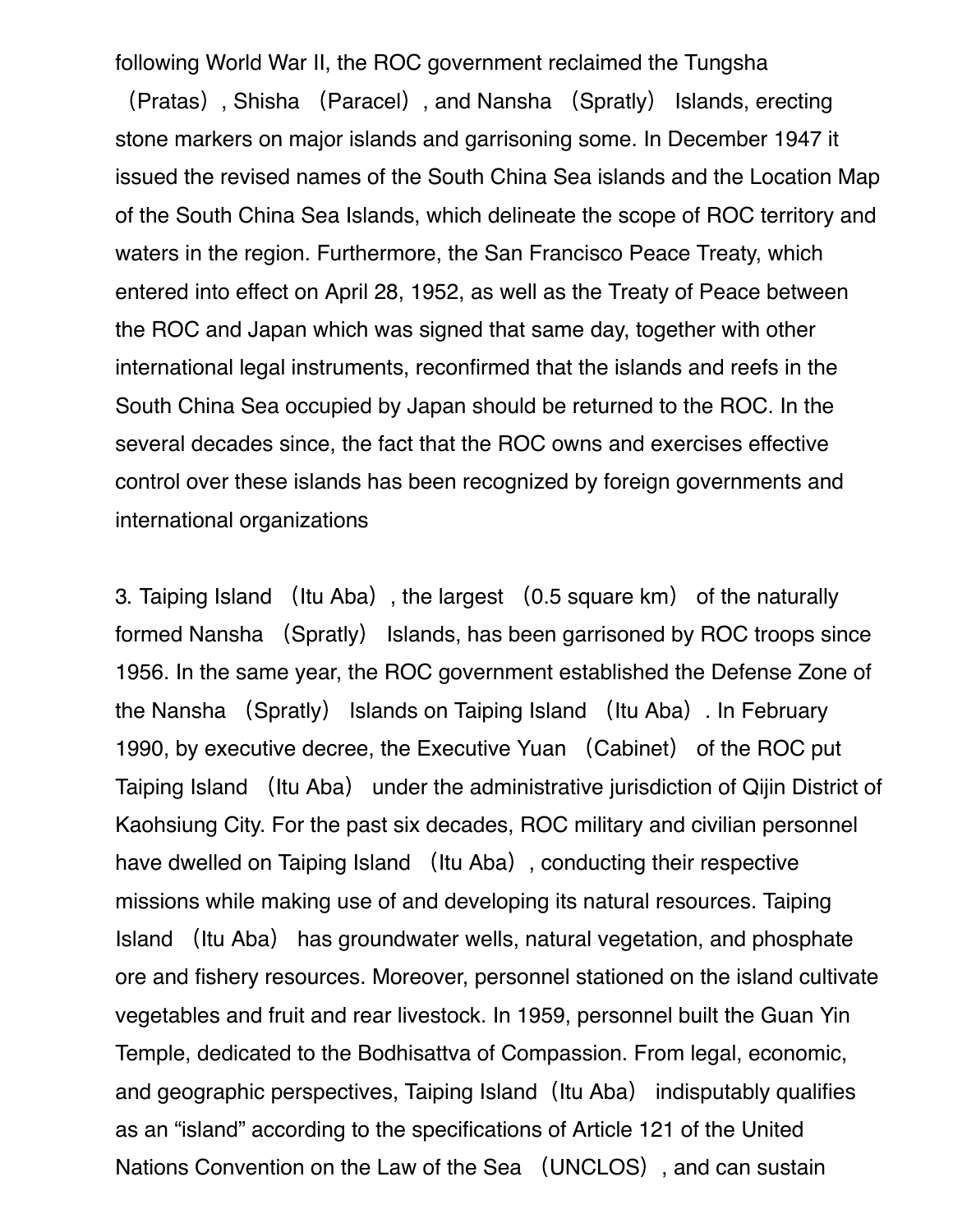human habitation and economic life of its own; it is thus categorically not a "rock". The ROC government will firmly defend this fact. Any claims by other countries which aim to deny this fact will not impair the legal status of Taiping Island (Itu Aba) and its maritime rights based on UNCLOS.

4. Since 2008, the ROC government has actively promoted peaceful utilization of the South China Sea, garnering significant results. Major ROC contributions to regional peace and stability include the following:

In July 2010, the Ministry of the Interior (MOI) formally established the Tungsha

(Pratas) Atoll National Park Management Station, which will implement the Tungsha (Pratas) Atoll International Marine Research Station Project, promoting Tungsha (Pratas) as a hub for international marine research. In 2011, the Ministry of Economic Affairs (MOEA) mapped mining areas around the Tungsha (Pratas) Islands and Taiping Island (Itu Aba), and completed preliminary geological and oceanic surveys.

Since 2011, the Ministry of National Defense (MND) and the Coast Guard Administration (CGA) have held study camps regarding the Nansha

(Spratly) and Tungsha (Pratas) Islands to enhance awareness among young people of the importance of peacefully resolving regional disputes. Since November 2013, the Ministry of Transportation and Communications

(MOTC), MND, and CGA have jointly carried out transportation infrastructure work on Taiping Island (Itu Aba).

In December 2013, the MOTC completed a communications network on Taiping Island (Itu Aba), facilitating normal and emergency communications for international humanitarian rescue operations.

In December 2014, the second phase of a photovoltaic system on Taiping Island

(Itu Aba) came on line. Combined with the first phase completed in 2011, the system provides 16% of electricity supply and reduces carbon emissions by 128